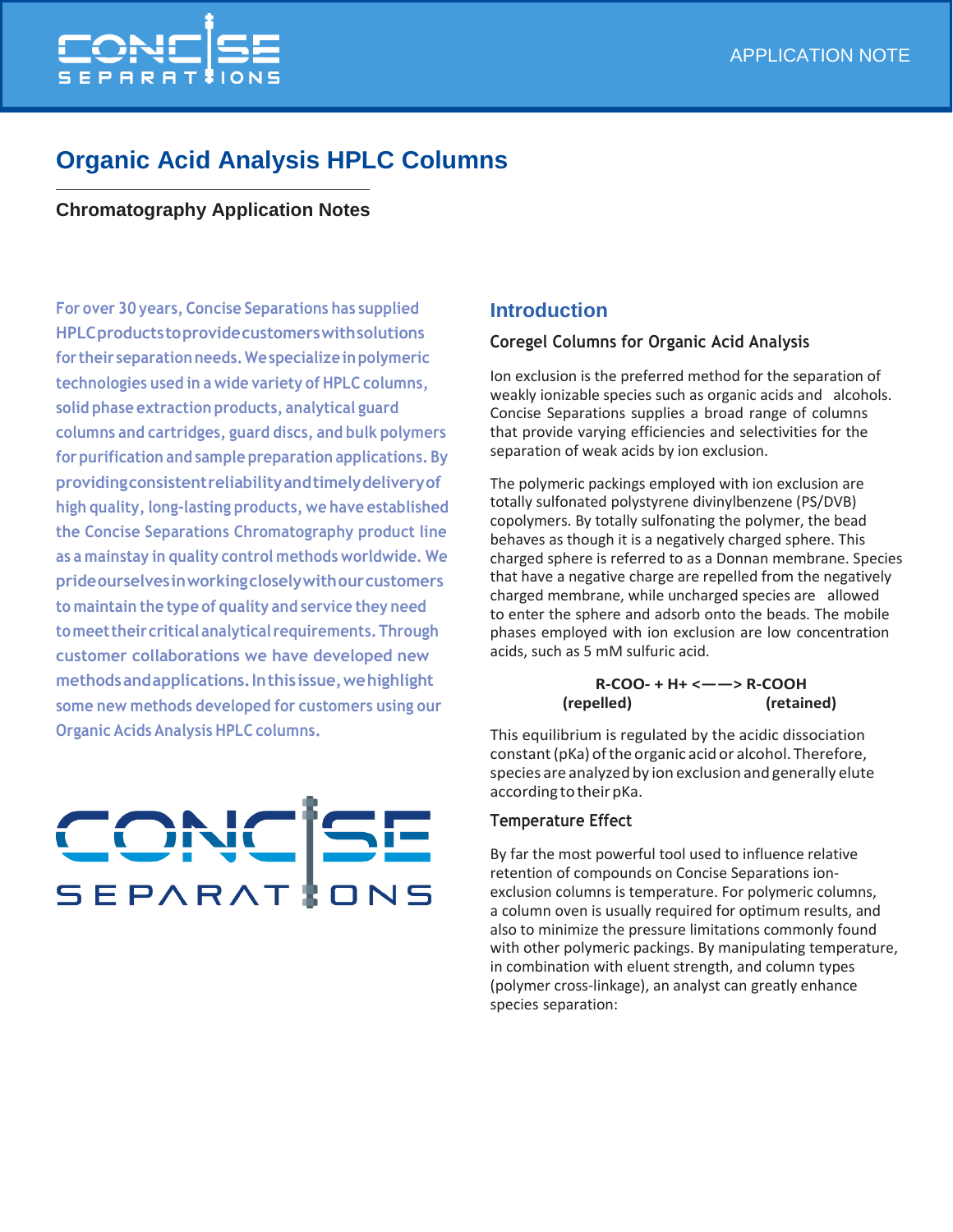

#### **Features**

Coregel columns are packed with chemically resistant polymeric polystyrene divinylbenzene copolymers varying in percent cross-linkage and particle sizes. Coregel columns provide the following benefits compared to silica based columns:

- Stable in the pH range of 0 to 14
- Stable at high temperatures up to 90 ºC
- Consistent performance through numerous sample injections (depending on sample preparation, instrument maintenance, and the use of guard systems)
- No need for gradients for sample analysis due to the use of simple dilute acid — allowing the use of universal detectors such as refractive index (RI) detectors
- Eliminates the need for high cost solvents (including waste disposal)
- $\cdot$  Eluent serves as a self-regenerating cleaning solution and does not degrade the column

#### **How to Choose a Column for Your Sample**

In choosing the best column for your application, there are several factors to consider:

- Resolution of peaks of interest
- Analysis time
- Selectivity (elution order of peaks)
- Durability

In general, the **Coregel 87H3** is a good starting point when considering a Concise Separations organic acids analysis column since it combines good resolution of many common organic acids, with high durability. However, the many combinations of polymer cross-linkage, particle size and column sizes offered by Concise Separations allow customers to choose a column with features most important to maximize their separation needs.

Another valuable tool for selecting a column is to use retention charts of many common organic acids. Due to the abundance of organic acids, sugars, and alcohols, and the innumerable possible combinations of the compounds in mixtures, it is impossible to have a totally comprehensive retention chart to conclusively guide a chemist through all applications. Since we stock most of the common organic acids, sugars and alcohols in our laboratory, we frequently will generate a sample chromatogram of your particular sample mixture, or will actually run your sample to ensure that our columns will separate your sample. Please contact Concise Separations for any questions regarding column selection.

# **Concise Separations Offers More Column Options**

Concise Separations has a wider variety of polymeric HPLC columns than our competitors. The vast majority of columns onthemarketforion-exclusionanalysisoforganicacidsutilize an 8% cross-linked polystyrene divinylbenzene copolymer.

| <b>RESOLUTION (HIGHEST)</b><br><b>TO LOWEST)</b> | <b>ANALYSIS TIME (FASTER)</b><br><b>TO SLOWER)</b> | <b>SELECTIVITY (HIGHER)</b><br>TO LOWER) | <b>DURABILITY (MORE</b><br>TO LESS) |
|--------------------------------------------------|----------------------------------------------------|------------------------------------------|-------------------------------------|
| Coregel ION 300                                  | Coregel USP L17                                    | Coregel ION 300                          | Coregel 107H                        |
| Coregel 64H                                      | Coregel 87H1                                       | Coregel 64H                              | Coregel 87H3                        |
| Coregel WA1                                      | Coregel ION 310                                    | Coregel ORH 801                          | Coregel 87H1                        |
| Coregel 87H3                                     | Coregel ARH 601                                    | Coregel WA1                              | Coregel WA1                         |
| Coregel ORH 801                                  | Coregel ORH 801                                    | Coregel 87H3                             | Coregel ORH 801                     |
| Coregel 107H                                     | Coregel 107H                                       | Coregel 107H                             | Coregel ION 310                     |
| Coregel ARH 601                                  | Coregel 87H3                                       | Coregel ARH 601                          | Coregel USP L17                     |
| Coregel ION 310                                  | Coregel WA1                                        | Coregel ION 310                          | Coregel ARH 601                     |
| Coregel 87H1                                     | Coregel 64H                                        | Coregel 87H1                             | Coregel 64H                         |
| Coregel USP L17                                  | Coregel ION 300                                    | Coregel USP L17                          | Coregel ION 300                     |

The chart below is a general guideline for choosing your Concise Separations column: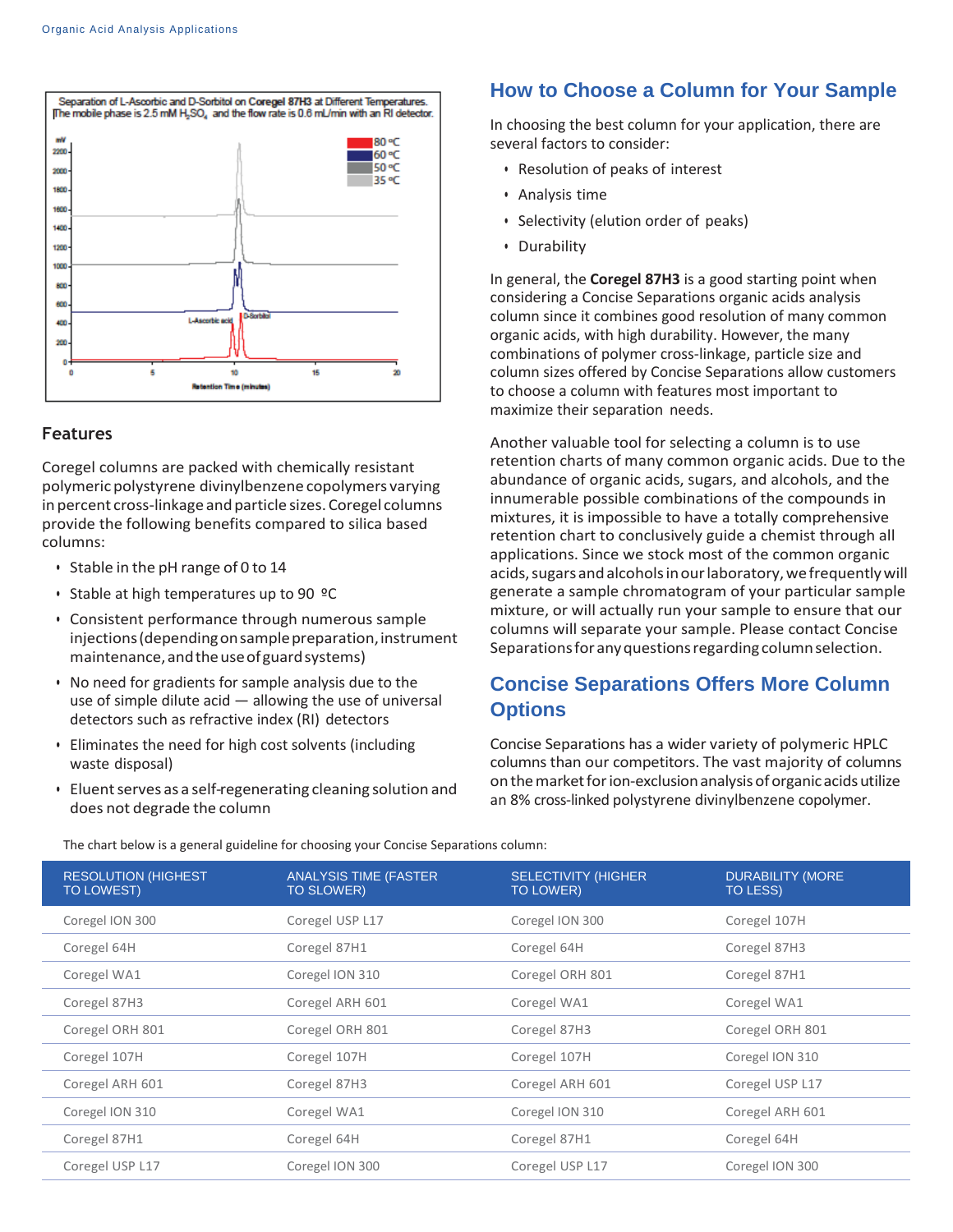Although the 8% cross-linked polymeric columns provide an excellent separation of many typical samples containing organic acids, sugars and alcohols, Concise Separations has determined that by varying the cross-linkage and particle sizesofthepolymers,certainseparationsareenhanced tremendously. Although ion-exclusion of organic acids is the main separation mechanism for samples, the size exclusion limit of the polymers is controlled by the percent crosslinking. The additional size exclusion mechanism for Concise Separations columns provide unique selectivity for some components. For maximum efficiency, Concise Separations also provides columns with smaller particle sizes and tighter size distributions than the typical industry standard of 9 micron particles. By providing additional choices, Concise Separations allows you to maximize separations in terms of speed, selectivity and resolution of the sample components.

|                | <b>COMPOUND</b>                                                        | <b>ION 300</b>           | <b>ORH 801</b>           | COREGEL 64H | COREGEL 107H             | COREGEL 87H3             |  |  |
|----------------|------------------------------------------------------------------------|--------------------------|--------------------------|-------------|--------------------------|--------------------------|--|--|
| $\mathbf 1$    | Malic                                                                  | 12.0                     | 7.5                      | 11.5        | 10.2                     | 10.0                     |  |  |
| $\overline{2}$ | Malonic                                                                | 11.1                     | 7.4                      | 10.8        | 9.8                      | 9.8                      |  |  |
| $\mathsf{3}$   | cis-Aconitic                                                           | 7.5                      | 7.4                      | 11.2        | 9.9                      | 9.6                      |  |  |
| $\overline{4}$ | Adipic                                                                 | 21.8                     | 13.7                     | 21.9        | 17.5                     | 16.5                     |  |  |
| 5              | Formic                                                                 | 17.1                     | $11.1\,$                 | 16.5        | 15.0                     | 14.6                     |  |  |
| 6              | Maleic                                                                 | 8.1                      | $5.2$                    | 7.7         | 7.6                      | 7.8                      |  |  |
| $\overline{7}$ | Ascorbic                                                               | 7.8                      | 5.0                      | 7.5         | 7.4                      | 10.5                     |  |  |
| 8              | Butyric                                                                | $\qquad \qquad -$        | 18.5                     | -           | 24.1                     | $\overline{\phantom{0}}$ |  |  |
| $\mathsf g$    | Glycolic                                                               | 15.4                     | 9.9                      | 14.8        | 13.4                     | 12.8                     |  |  |
| $10\,$         | Glycolic                                                               | 11.5                     | 7.4                      | 11.1        | 10.1                     | 9.8                      |  |  |
| $12\,$         | Citric                                                                 | 9.5                      | 6.3                      | 9.1         | 8.4                      | 8.3                      |  |  |
| 13             | Tartaric                                                               | 10.0                     | 6.4                      | 9.6         | 8.9                      | 8.7                      |  |  |
| $14\,$         | Nicotinic                                                              | $\qquad \qquad -$        | $\overline{\phantom{0}}$ | -           | $\overline{\phantom{0}}$ | 26.4                     |  |  |
| 15             | Propionic                                                              | 20.1                     | 15.2                     | 21.7        | 19.3                     | 18.6                     |  |  |
| 16             | Succinic                                                               | 9.2                      | 9.8                      | 8.8         | 12.7                     | 8.7                      |  |  |
| 18             | Oxalic                                                                 | 6.6                      | 4.5                      | 6.5         | 6.7                      | 6.9                      |  |  |
| 19             | Sorbic                                                                 | 18.7                     | 12.0                     | 17.9        | 16.0                     | 15.3                     |  |  |
| 23             | Acrylic                                                                | 23.3                     | $\overline{\phantom{0}}$ | 22.5        | 19.9                     | 19.4                     |  |  |
| 26             | Isobutyric                                                             | $\overline{\phantom{0}}$ | $\overline{\phantom{0}}$ | $\equiv$    | 21.8                     | 21.4                     |  |  |
| 27             | Lactic                                                                 | 16.0                     | 10.3                     | 15.5        | 13.6                     | 13.1                     |  |  |
| 28             | Shikimic                                                               | 15.5                     | 9.7                      | 14.7        | 12.5                     | 12.1                     |  |  |
| 29             | Fumaric                                                                | 16.4                     | $10.3$                   | 15.7        | 14.0                     | 13.1                     |  |  |
| 30             | Glutaric                                                               | 18.2                     | $11.3$                   | 17.2        | 14.7                     | 14.0                     |  |  |
| 31             | Pyruvic                                                                | 9.3                      | 6.0                      | 9.0         | 8.6                      | 8.7                      |  |  |
| 32             | Acetic                                                                 |                          | 12.4                     | 18.4        | 16.6                     | $\overline{\phantom{0}}$ |  |  |
| 33             | Proponal                                                               | 28.7                     | 28.9                     | -           | $\overline{\phantom{0}}$ | $\overline{\phantom{0}}$ |  |  |
| 36             | Quinic                                                                 | 12.6                     | 7.9                      | 12.1        | 10.7                     | 10.4                     |  |  |
|                | Test Conditions: 2.5 mM H2SO4, 50 °C, Flow Rate 0.5 mL/minute, 100 ppm |                          |                          |             |                          |                          |  |  |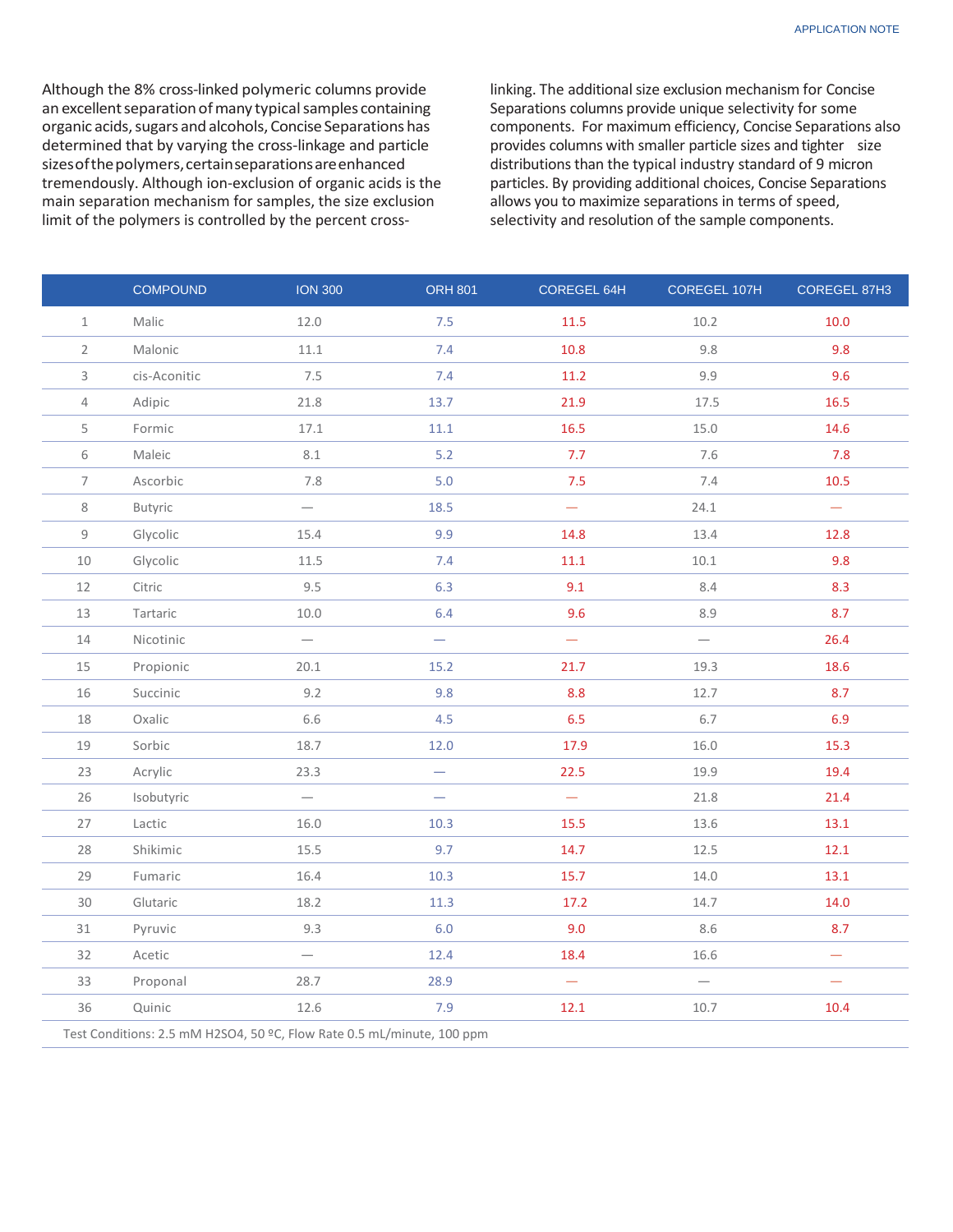The chart below illustrates the variety of columns available from Concise Separations compared to similar columns offered by other companies:

| <b>CONCISE SEPARATIONS</b>          | 6% XL       | 6.4% XL     | 7% XL       | 8% XL       | 10% XL      | PARTICLE SIZE (uM) |
|-------------------------------------|-------------|-------------|-------------|-------------|-------------|--------------------|
| Coregel ARH 601                     | $\mathsf X$ |             |             |             |             | 6.5                |
| Coregel 107H                        |             |             |             |             | $\mathsf X$ | 8                  |
| Coregel 64H                         |             | $\mathsf X$ |             |             |             | 10                 |
| Coregel 87H1                        |             |             |             | $\times$    |             | 9                  |
| Coregel 87H3                        |             |             |             | $\mathsf X$ |             | 9                  |
| Coregel ION 300                     | $\mathsf X$ |             |             |             |             | $\overline{7}$     |
| Coregel ION 310                     |             |             |             | $\times$    |             | 8                  |
| Coregel ORH 801                     |             |             | $\mathsf X$ |             |             | 9                  |
| Coregel USP L17                     |             |             |             | $\times$    |             | 8                  |
| Coregel WA1                         |             |             |             | $\times$    |             | 9                  |
| <b>Bio-Rad</b>                      |             |             |             |             |             |                    |
| Fast Analysis Column                |             |             |             | $\times$    |             | 9                  |
| <b>Fermentation Monitoring</b>      |             |             |             | $\times$    |             | 9                  |
| Aminex <sup>™</sup> HPX-87H         |             |             |             | X           |             | 9                  |
| Phenomenex                          |             |             |             |             |             |                    |
| Rezex <sup>™</sup> RFQ-Fast Acid    |             |             |             | $\times$    |             | 8                  |
| Rezex™ RHM-Monosaccharide           |             |             |             | $\times$    |             | 8                  |
| Rezex <sup>™</sup> ROA-Organic Acid |             |             |             | $\times$    |             | 8                  |
| Shodex                              |             |             |             |             |             |                    |
| <b>KC811</b>                        |             |             |             | N/A         |             | 6                  |
| Sugar SH1011                        |             |             |             | N/A         |             | 6                  |
| Sugar SH1821                        |             |             |             | N/A         |             | 6                  |
| Supelco                             |             |             |             |             |             |                    |
| SUPELCOGEL™ HPN 59304-U             |             |             |             | N/A         |             | 9                  |
| SUPELCOGEL™ 6-10H                   |             |             |             | N/A         |             | 9                  |
| SUPELCOGEL™ HPN 59346               |             |             |             | N/A         |             | 9                  |

# **Bio Fuel Analysis**

Concise Separations has worked with many Bio Fuel companies to develop Organic Acids columns that better fit their needs. The **107H FA** and the **801 FA** are the latest columns developed out of necessity to stream line important QC steps before and after fermentation.

#### **Coregel 107H FA**

#### **PN: ICE-99-9867**

The **107H** polymer is unique to Concise Separations. The resolving power coupled with ruggedness allows the polymer to separate organic acids, aldehydes and alcohols in extreme environments. We created the **107H FA** for those Bio Fuel assays that need quick, Reliable results. Ethanol elutes near 7 minutes on the **107H FA** compared to 20 minutes on the original **107H** column.

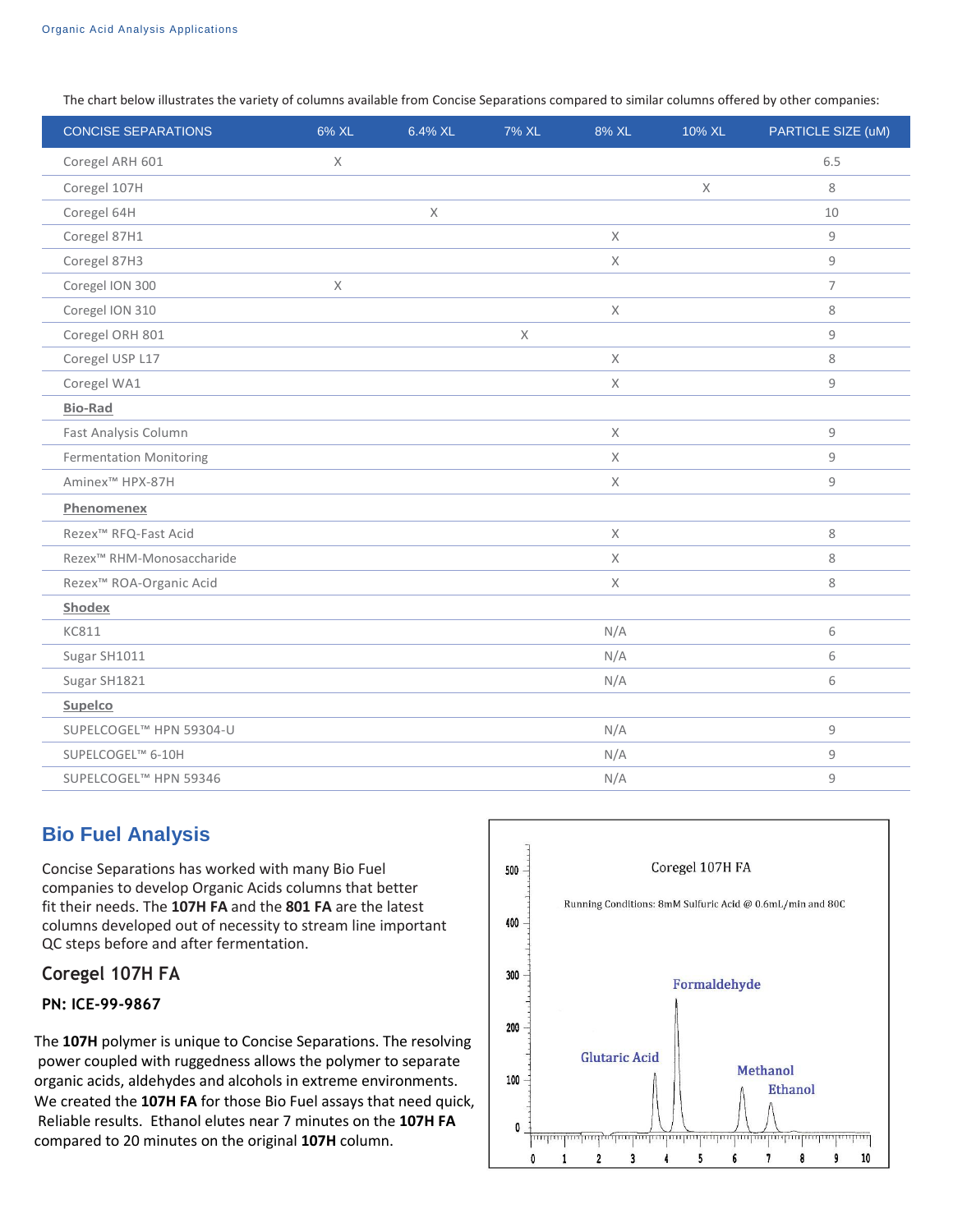#### **Bio Fuel Analysis**

Concise Separations developed another unique column targeted to more complicated Bio Fuel Analysis.

#### **Coregel 801FA PN: ICE-99-9753**



The **801FA** results are much faster than the traditional **ORH 801** column yet peak efficiencies are not compromised.

#### **Organic Acids with Mass Spectrometry**

Trifluoroacetic Acid is shown to replace Sulfuric Acid as the eluent. This more volatile acid is favorable for MS Detection.



# **Fermentation Analysis**

Concise Separations offers a variety of columns to best fit your fermentation analysis needs. The most popular is shown below.





#### **Organic Acid Analysis with Conductivity**

Have Conductivity Detector instead of UV? No worries. Concise Separations has a powerful column for you.

#### **Coregel CA1 Carbonate Analysis Column PN: ICE-99-9872**